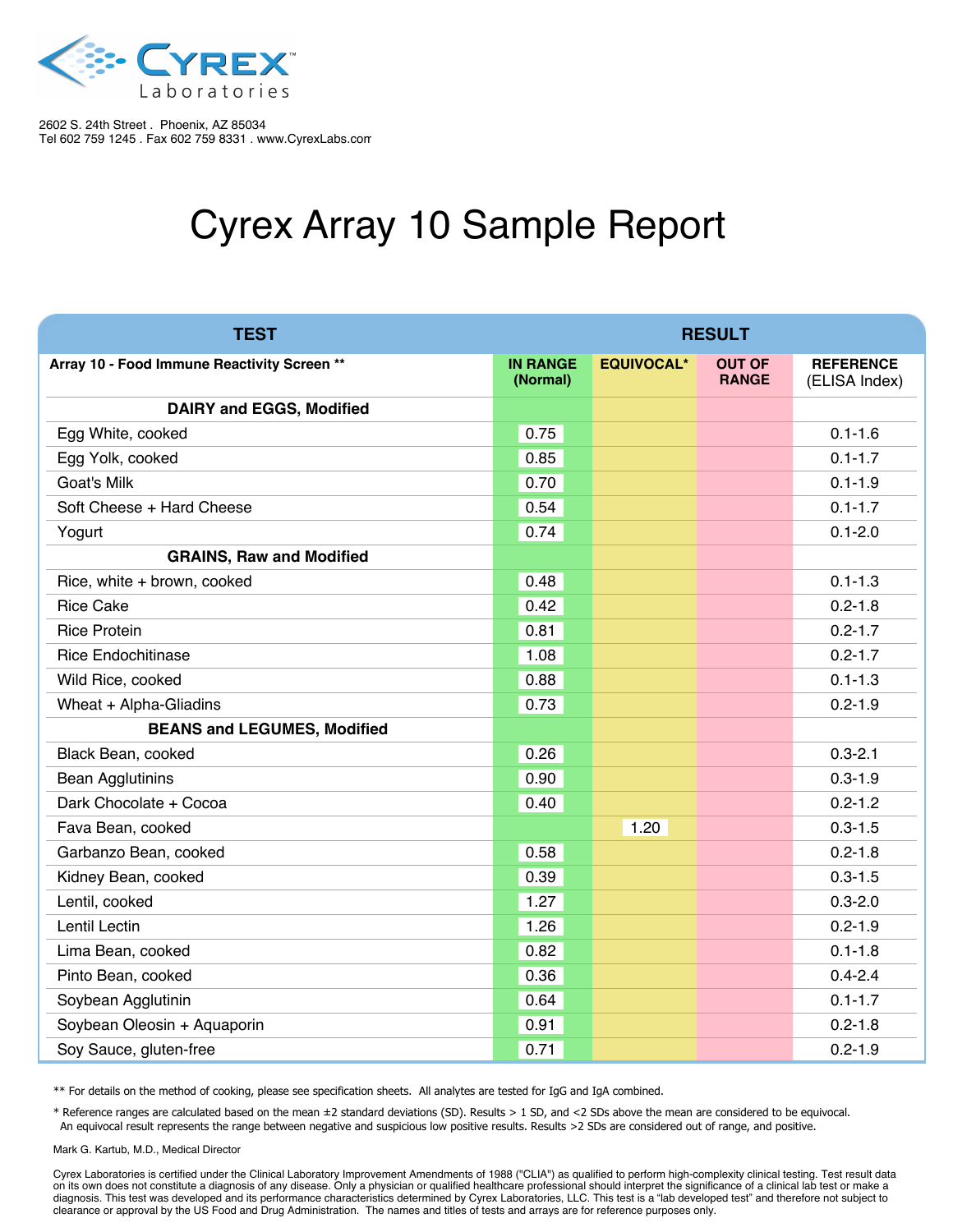

| Tofu                                    | 1.04 |      | $0.2 - 1.4$ |
|-----------------------------------------|------|------|-------------|
| <b>NUTS and SEEDS, Raw and Modified</b> |      |      |             |
| Almond                                  | 0.78 |      | $0.2 - 1.8$ |
| Almond, roasted                         | 0.63 |      | $0.2 - 2.0$ |
| Brazil Nut, raw + roasted               | 0.63 |      | $0.1 - 1.8$ |
| Cashew                                  | 0.79 |      | $0.2 - 1.5$ |
| Cashew, roasted                         | 1.11 |      | $0.2 - 2.3$ |
| <b>Cashew Vicilin</b>                   | 0.65 |      | $0.3 - 1.7$ |
| Chia Seed                               | 0.46 |      | $0.2 - 1.7$ |
| Flax Seed                               | 0.87 |      | $0.1 - 1.3$ |
| Hazelnut, raw + roasted                 | 0.94 |      | $0.1 - 1.7$ |
| Macadamia Nut, raw + roasted            | 1.27 |      | $0.3 - 2.3$ |
| <b>Mustard Seed</b>                     |      | 1.46 | $0.4 - 1.5$ |
| Pecan, raw + roasted                    | 0.91 |      | $0.3 - 1.5$ |
| Peanut, roasted                         | 0.40 |      | $0.2 - 1.4$ |
| <b>Peanut Butter</b>                    | 0.70 |      | $0.2 - 1.9$ |
| Peanut Agglutinin                       | 1.29 |      | $0.3 - 1.9$ |
| <b>Peanut Oleosin</b>                   | 1.13 |      | $0.3 - 1.8$ |
| Pistachio, raw + roasted                | 0.75 |      | $0.4 - 2.0$ |
| Pumpkin Seeds, roasted                  | 0.78 |      | $0.2 - 1.6$ |
| Sesame Albumin                          | 0.66 |      | $0.2 - 1.3$ |
| Sesame Oleosin                          | 0.61 |      | $0.2 - 1.6$ |
| Sunflower Seeds, roasted                | 0.53 |      | $0.2 - 1.5$ |
| Walnut                                  | 1.55 |      | $0.3 - 2.0$ |
| <b>VEGETABLES, Raw and Modified</b>     |      |      |             |
| Artichoke, cooked                       | 0.88 |      | $0.1 - 2.7$ |
| Asparagus                               | 0.82 |      | $0.3 - 2.1$ |
| Asparagus, cooked                       | 0.61 |      | $0.1 - 2.2$ |
| Beet, cooked                            | 0.46 |      | $0.1 - 1.5$ |
| <b>Bell Pepper</b>                      |      | 1.55 | $0.1 - 1.8$ |
| <b>Broccoli</b>                         | 0.89 |      | $0.1 - 1.5$ |

\*\* For details on the method of cooking, please see specification sheets. All analytes are tested for IgG and IgA combined.

\* Reference ranges are calculated based on the mean ±2 standard deviations (SD). Results > 1 SD, and <2 SDs above the mean are considered to be equivocal. An equivocal result represents the range between negative and suspicious low positive results. Results >2 SDs are considered out of range, and positive.

Mark G. Kartub, M.D., Medical Director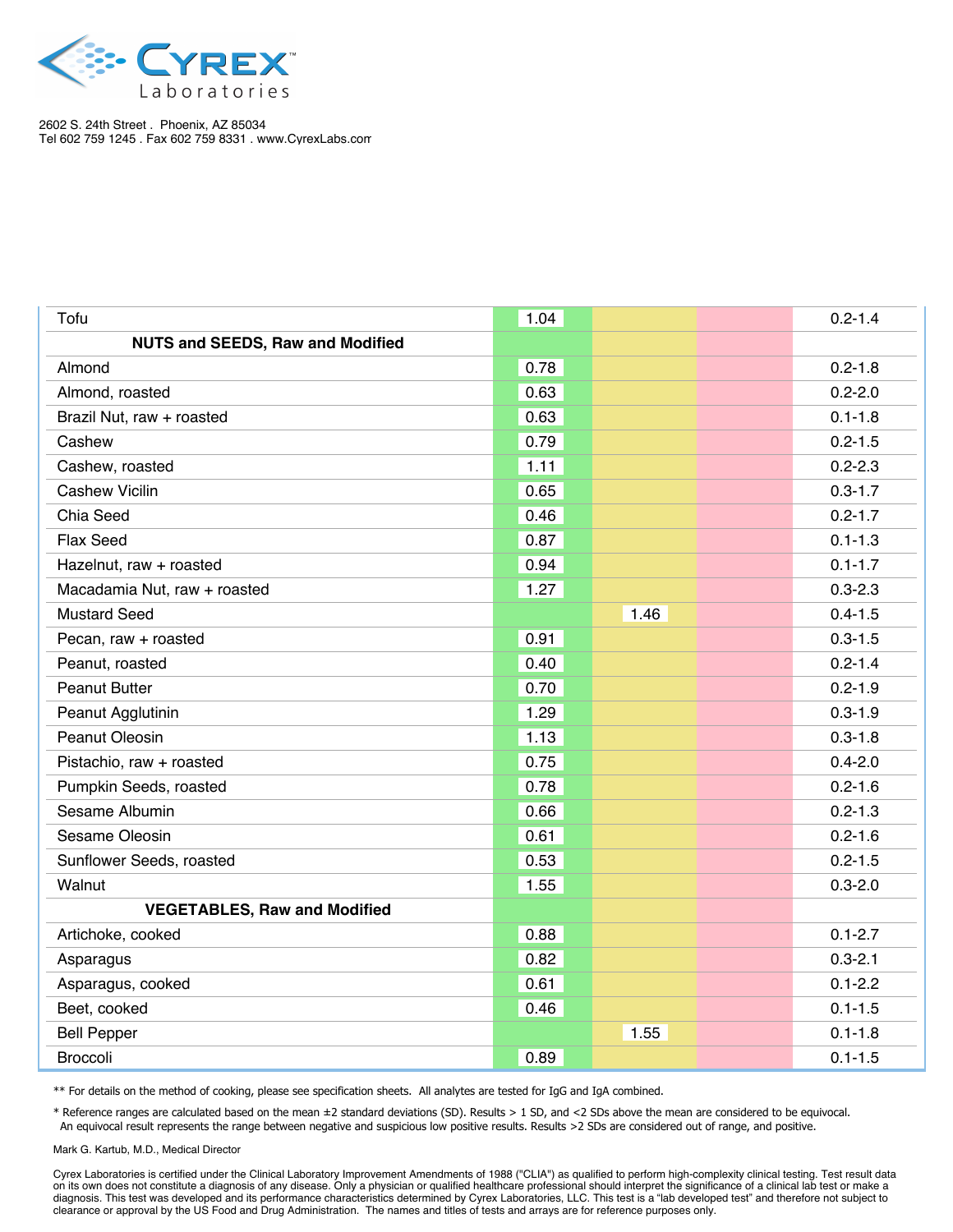

| Broccoli, cooked                | 0.58 |      |      | $0.1 - 2.0$ |
|---------------------------------|------|------|------|-------------|
| <b>Brussels Sprouts, cooked</b> | 0.54 |      |      | $0.1 - 3.0$ |
| Cabbage, red + green            | 0.92 |      |      | $0.1 - 2.5$ |
| Cabbage, red + green, cooked    | 0.62 |      |      | $0.1 - 2.5$ |
| Canola Oleosin                  | 0.87 |      |      | $0.1 - 1.9$ |
| Carrot                          | 0.59 |      |      | $0.1 - 2.7$ |
| Carrot, cooked                  | 0.49 |      |      | $0.1 - 2.2$ |
| Cauliflower, cooked             | 0.44 |      |      | $0.1 - 2.2$ |
| Celery                          | 0.76 |      |      | $0.1 - 2.3$ |
| Chili Pepper                    | 1.21 |      |      | $0.1 - 1.9$ |
| Corn + Aquaporin, cooked        | 0.55 |      |      | $0.1 - 1.8$ |
| Popped Corn                     | 0.71 |      |      | $0.1 - 1.9$ |
| Corn Oleosin                    | 0.19 |      |      | $0.1 - 1.4$ |
| Cucumber, pickled               | 0.51 |      |      | $0.1 - 2.6$ |
| Eggplant, cooked                | 1.07 |      |      | $0.1 - 2.1$ |
| Garlic                          | 0.44 |      |      | $0.1 - 2.2$ |
| Garlic, cooked                  | 0.53 |      |      | $0.1 - 1.9$ |
| Green Bean, cooked              | 0.45 |      |      | $0.1 - 1.5$ |
| Lettuce                         | 0.51 |      |      | $0.1 - 1.5$ |
| Mushroom, raw + cooked          | 0.75 |      |      | $0.1 - 1.6$ |
| Okra, cooked                    | 0.63 |      |      | $0.1 - 1.5$ |
| Olive, green + black, pickled   | 0.88 |      |      | $0.1 - 1.7$ |
| Onion + Scallion                | 0.67 |      |      | $0.1 - 1.7$ |
| Onion + Scallion, cooked        | 0.24 |      |      | $0.1 - 1.5$ |
| Pea, cooked                     | 0.71 |      |      | $0.1 - 1.5$ |
| Pea Protein                     |      |      | 3.12 | $0.1 - 2.3$ |
| Pea Lectin                      |      |      | 1.74 | $0.1 - 1.7$ |
| Potato, white, cooked (baked)   | 0.34 |      |      | $0.1 - 1.8$ |
| Potato, white, cooked (fried)   | 0.86 |      |      | $0.1 - 1.6$ |
| Pumpkin + Squash, cooked        |      | 1.01 |      | $0.1 - 1.3$ |
| Radish                          |      | 1.64 |      | $0.1 - 1.7$ |

\*\* For details on the method of cooking, please see specification sheets. All analytes are tested for IgG and IgA combined.

\* Reference ranges are calculated based on the mean ±2 standard deviations (SD). Results > 1 SD, and <2 SDs above the mean are considered to be equivocal. An equivocal result represents the range between negative and suspicious low positive results. Results >2 SDs are considered out of range, and positive.

Mark G. Kartub, M.D., Medical Director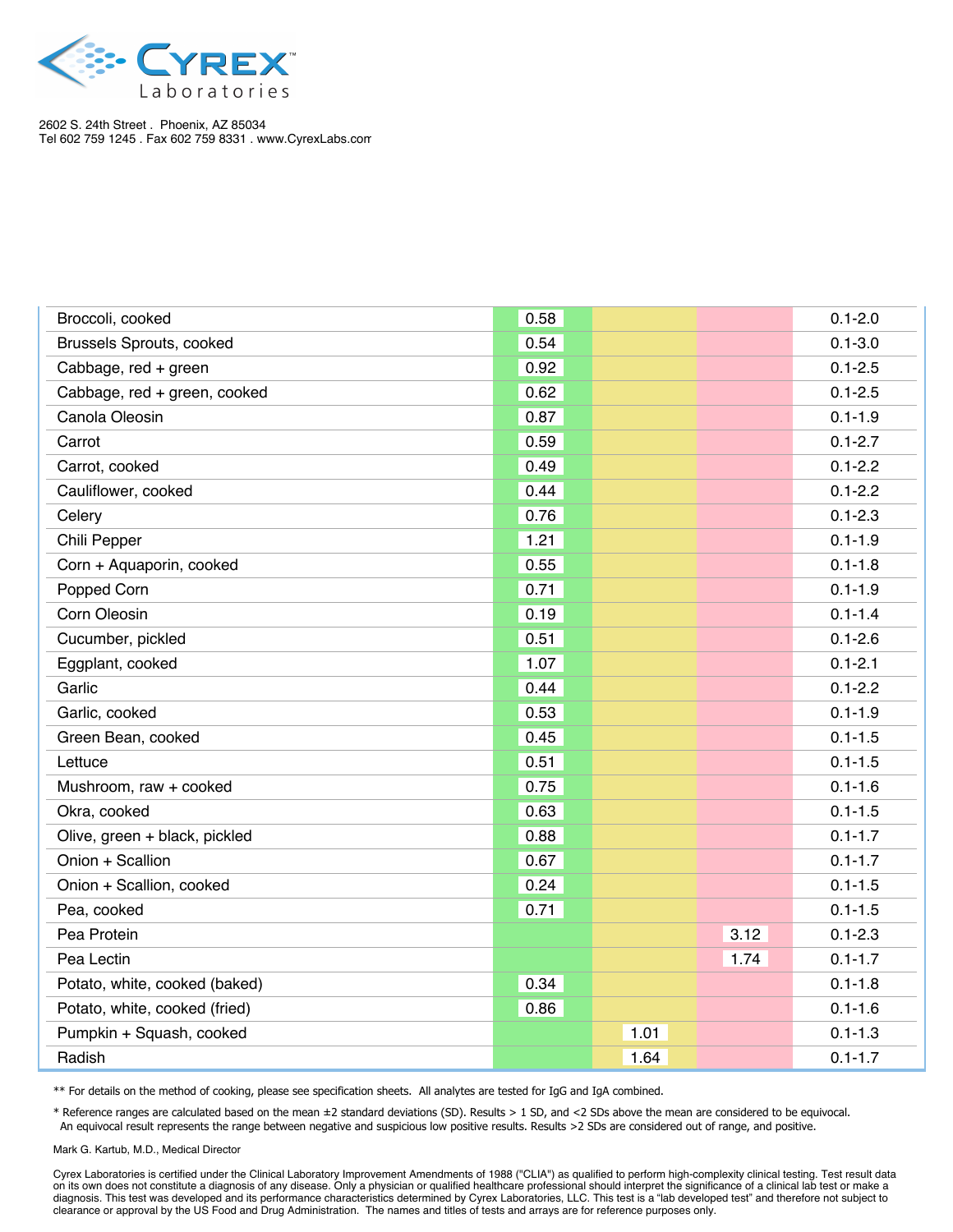

| Safflower + Sunflower Oleosin  | 0.55 |      | $0.1 - 1.5$ |
|--------------------------------|------|------|-------------|
| Seaweed                        |      | 0.96 | $0.1 - 1.2$ |
| Spinach + Aquaporin            | 0.74 |      | $0.1 - 1.5$ |
| Tomato + Aquaporin             | 1.00 |      | $0.2 - 2.2$ |
| <b>Tomato Paste</b>            | 0.59 |      | $0.2 - 2.1$ |
| Yam + Sweet Potato, cooked     | 0.73 |      | $0.3 - 1.9$ |
| Zucchini, cooked               | 0.53 |      | $0.3 - 1.9$ |
| <b>FRUIT, Raw and Modified</b> |      |      |             |
| Apple                          | 0.88 |      | $0.2 - 1.5$ |
| Apple Cider                    | 0.80 |      | $0.3 - 1.3$ |
| Apricot                        | 1.58 |      | $0.2 - 2.8$ |
| Avocado                        | 1.30 |      | $0.6 - 2.5$ |
| Banana                         | 0.17 |      | $0.1 - 2.3$ |
| Banana, cooked                 | 0.26 |      | $0.2 - 2.8$ |
| Latex Hevein                   | 0.33 |      | $0.3 - 2.0$ |
| Blueberry                      | 0.79 |      | $0.1 - 1.6$ |
| Cantaloupe + Honeydew Melon    | 0.50 |      | $0.1 - 1.2$ |
| Cherry                         |      | 1.36 | $0.2 - 1.4$ |
| Coconut, meat + water          | 0.92 |      | $0.2 - 2.0$ |
| Cranberry                      | 0.84 |      | $0.3 - 2.4$ |
| Date                           | 0.66 |      | $0.2 - 1.4$ |
| Fig                            | 0.85 |      | $0.2 - 2.2$ |
| Grape, red + green             | 0.60 |      | $0.2 - 1.0$ |
| <b>Red Wine</b>                | 1.21 |      | $0.1 - 2.3$ |
| White Wine                     |      | 1.89 | $0.1 - 2.6$ |
| Grapefruit                     | 0.80 |      | $0.2 - 1.9$ |
| Kiwi                           | 0.56 |      | $0.2 - 1.7$ |
| Lemon + Lime                   | 0.43 |      | $0.2 - 1.3$ |
| Mango                          | 0.48 |      | $0.2 - 1.5$ |
| Orange                         | 1.14 |      | $0.2 - 1.7$ |
| Orange Juice                   | 0.65 |      | $0.2 - 1.8$ |

\*\* For details on the method of cooking, please see specification sheets. All analytes are tested for IgG and IgA combined.

\* Reference ranges are calculated based on the mean ±2 standard deviations (SD). Results > 1 SD, and <2 SDs above the mean are considered to be equivocal. An equivocal result represents the range between negative and suspicious low positive results. Results >2 SDs are considered out of range, and positive.

Mark G. Kartub, M.D., Medical Director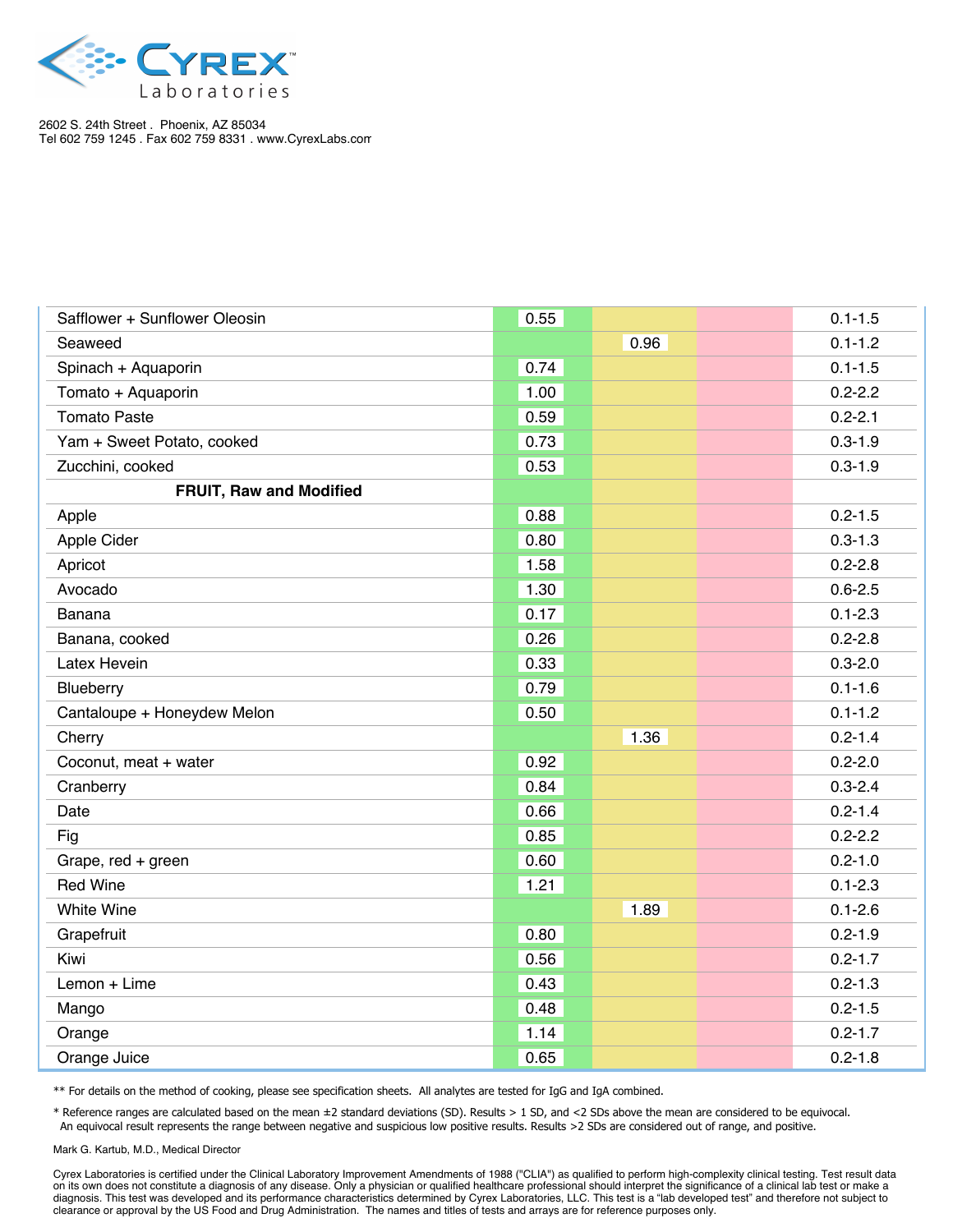

| Papaya                             | 1.11 |      | $0.2 - 1.7$ |
|------------------------------------|------|------|-------------|
| Peach + Nectarine                  |      | 2.30 | $0.2 - 2.0$ |
| Pear                               | 0.63 |      | $0.2 - 2.6$ |
| Pineapple                          | 0.35 |      | $0.1 - 1.9$ |
| Pineapple Bromelain                | 0.84 |      | $0.2 - 2.6$ |
| Plum                               | 0.84 |      | $0.3 - 2.2$ |
| Pomegranate                        | 0.97 |      | $0.4 - 2.2$ |
| Strawberry                         | 0.84 |      | $0.3 - 2.3$ |
| Watermelon                         | 0.55 |      | $0.2 - 1.8$ |
| FISH and SEAFOOD, Raw and Modified |      |      |             |
| Cod, cooked                        | 1.25 |      | $0.2 - 1.8$ |
| Halibut, cooked                    | 1.04 |      | $0.1 - 1.6$ |
| Mackerel, cooked                   | 0.94 |      | $0.2 - 2.0$ |
| Red Snapper, cooked                | 0.98 |      | $0.1 - 1.5$ |
| Salmon                             | 0.74 |      | $0.2 - 2.3$ |
| Salmon, cooked                     | 0.38 |      | $0.2 - 2.4$ |
| Sardine + Anchovy, cooked          | 0.67 |      | $0.3 - 2.9$ |
| Sea Bass, cooked                   | 0.53 |      | $0.2 - 2.8$ |
| Tilapia, cooked                    | 0.79 |      | $0.1 - 1.8$ |
| Trout, cooked                      | 0.81 |      | $0.1 - 2.4$ |
| Tuna                               | 0.50 |      | $0.1 - 2.7$ |
| Tuna, cooked                       | 0.39 |      | $0.1 - 1.3$ |
| Whitefish, cooked                  | 0.51 |      | $0.1 - 1.4$ |
| Crab + Lobster, cooked             | 0.82 |      | $0.2 - 2.1$ |
| Imitation Crab, cooked             | 0.65 |      | $0.1 - 1.7$ |
| Clam, cooked                       | 0.78 |      | $0.1 - 1.9$ |
| Oyster, cooked                     | 0.84 |      | $0.1 - 1.6$ |
| Scallops, cooked                   | 0.81 |      | $0.1 - 2.0$ |
| Squid (Calamari), cooked           | 0.85 |      | $0.1 - 2.0$ |
| Shrimp, cooked                     | 0.48 |      | $0.1 - 2.1$ |
| Shrimp Tropomyosin                 | 0.91 |      | $0.1 - 1.6$ |

\*\* For details on the method of cooking, please see specification sheets. All analytes are tested for IgG and IgA combined.

\* Reference ranges are calculated based on the mean ±2 standard deviations (SD). Results > 1 SD, and <2 SDs above the mean are considered to be equivocal. An equivocal result represents the range between negative and suspicious low positive results. Results >2 SDs are considered out of range, and positive.

Mark G. Kartub, M.D., Medical Director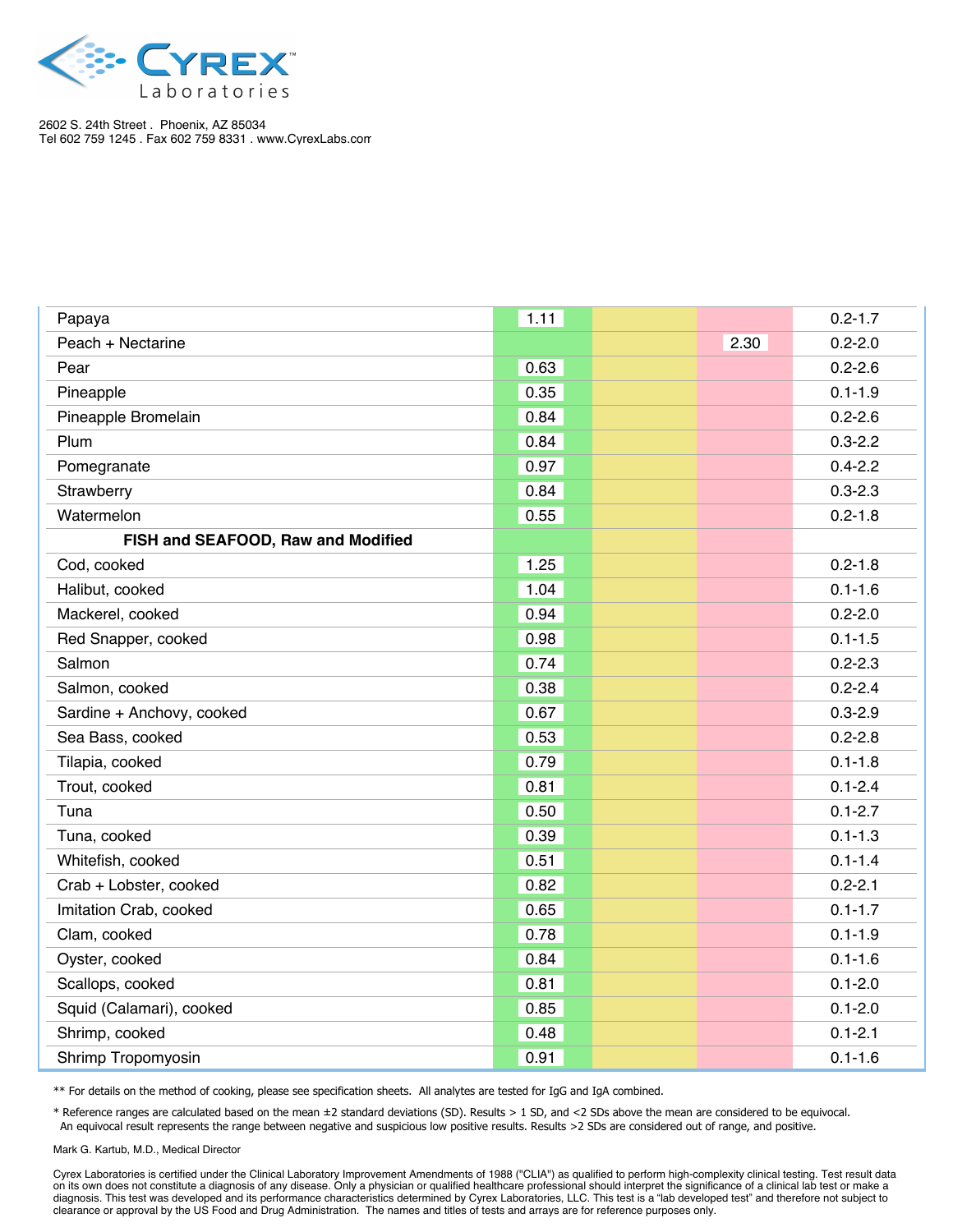

| Parvalbumin           | 0.95 |      |       | $0.1 - 1.7$ |
|-----------------------|------|------|-------|-------------|
| <b>MEAT, Modified</b> |      |      |       |             |
| Beef, cooked medium   | 0.79 |      |       | $0.3 - 1.9$ |
| Chicken, cooked       | 1.08 |      |       | $0.2 - 1.5$ |
| Lamb, cooked          | 0.57 |      |       | $0.1 - 1.3$ |
| Pork, cooked          | 0.28 |      |       | $0.1 - 2.2$ |
| Turkey, cooked        | 0.19 |      |       | $0.1 - 1.3$ |
| Gelatin               | 0.48 |      |       | $0.1 - 1.3$ |
| <b>Meat Glue</b>      | 0.40 |      |       | $0.1 - 1.3$ |
| <b>HERBS, Raw</b>     |      |      |       |             |
| <b>Basil</b>          |      |      | 1.87  | $0.2 - 1.8$ |
| Cilantro              | 0.83 |      |       | $0.1 - 1.5$ |
| Cumin                 |      |      | >3.00 | $0.2 - 2.3$ |
| Dill                  | 0.88 |      |       | $0.3 - 1.7$ |
| Mint                  |      |      | 2.36  | $0.3 - 2.1$ |
| Oregano               | 0.60 |      |       | $0.4 - 2.6$ |
| Parsley               | 0.51 |      |       | $0.1 - 1.3$ |
| Rosemary              | 1.02 |      |       | $0.3 - 2.2$ |
| Thyme                 |      |      | 2.21  | $0.4 - 1.8$ |
| <b>SPICES, Raw</b>    |      |      |       |             |
| Cinnamon              | 0.79 |      |       | $0.3 - 1.7$ |
| Clove                 | 0.86 |      |       | $0.4 - 1.8$ |
| Ginger                | 0.86 |      |       | $0.1 - 2.5$ |
| Nutmeg                | 0.87 |      |       | $0.2 - 1.9$ |
| Paprika               |      | 2.08 |       | $0.2 - 2.1$ |
| Turmeric (Curcumin)   | 0.40 |      |       | $0.1 - 1.7$ |
| Vanilla               | 0.94 |      |       | $0.1 - 2.4$ |
| <b>GUMS</b>           |      |      |       |             |
| Beta-Glucan           | 0.37 |      |       | $0.1 - 1.3$ |
| Carrageenan           | 0.58 |      |       | $0.2 - 2.0$ |
| <b>Gum Guar</b>       | 0.56 |      |       | $0.2 - 2.4$ |

\*\* For details on the method of cooking, please see specification sheets. All analytes are tested for IgG and IgA combined.

\* Reference ranges are calculated based on the mean ±2 standard deviations (SD). Results > 1 SD, and <2 SDs above the mean are considered to be equivocal. An equivocal result represents the range between negative and suspicious low positive results. Results >2 SDs are considered out of range, and positive.

Mark G. Kartub, M.D., Medical Director